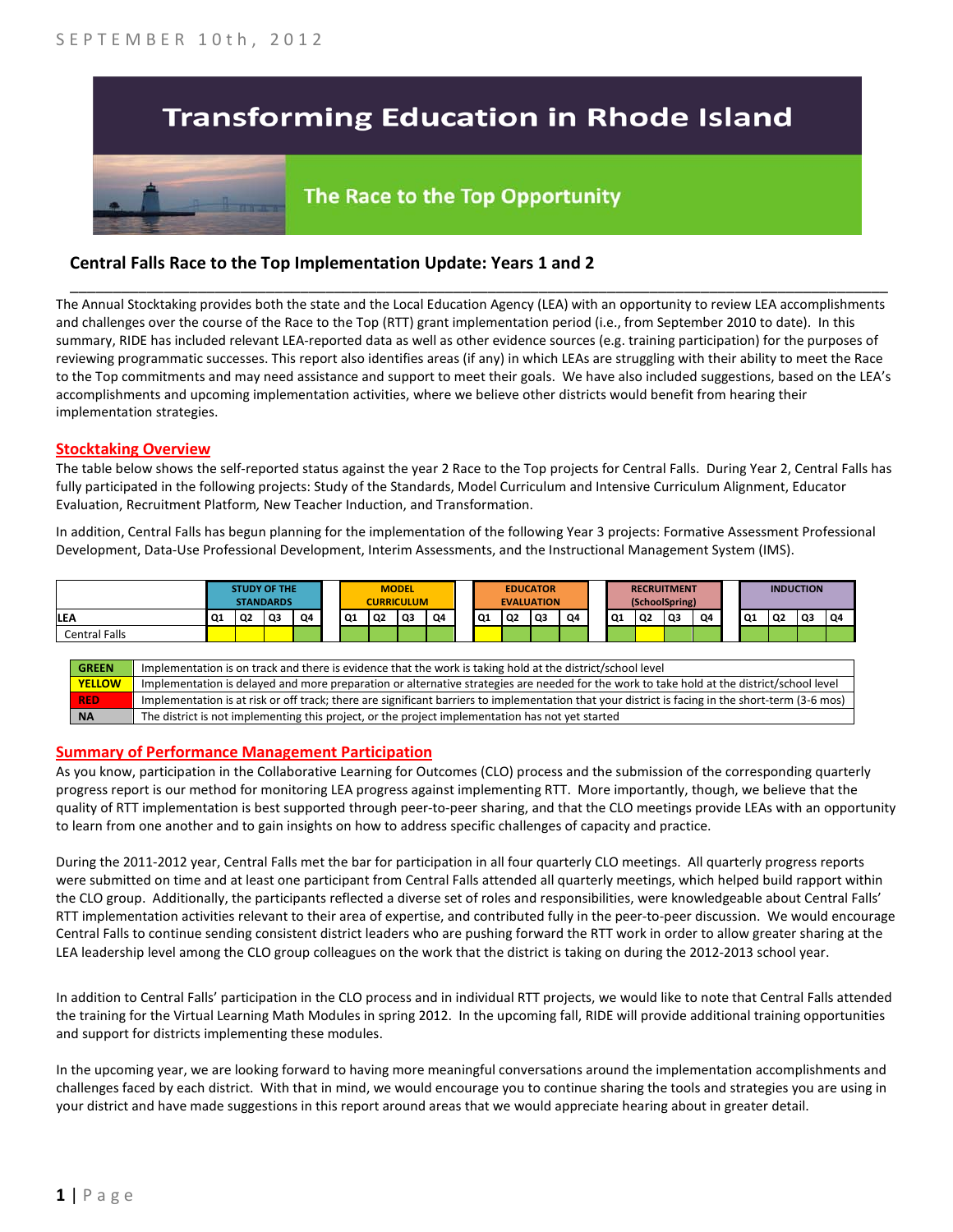### **System of Support 1: Standards and Curriculum**

As of August 2012, Central Falls is on track against the System of Support 1 Year 1 and Year 2 commitments and tasks for Race to the Top, reflected in the tables below. Based on the quarterly progress reports submitted by Central Falls, we have assessed the district as 'on track,' 'delayed,' or 'off track/at risk' on each task utilizing the criteria described on page 1 of this report.

| Year 1:<br><b>Study of the Standards</b><br>SY10-11             |       |              | Year 2:<br>SY11-12 |
|-----------------------------------------------------------------|-------|--------------|--------------------|
| Identify educators to participate in the Study of the Standards | $X^*$ |              |                    |
| Specify names and invite participants                           |       |              |                    |
| Coordinate schedule with RIDE for all participants              |       |              |                    |
| Complete planned educator training                              | '     | $\mathbf{v}$ |                    |

*Please note: the 'X' in the above table represents the anticipated completion timeline set by RIDE, not when the district completed the task.*

| Intensive Curriculum Alignment and Model Curriculum Development                                                                                                                                                                                           | Year 1:<br>SY10-11 |   | Year 2:<br>SY11-12 |
|-----------------------------------------------------------------------------------------------------------------------------------------------------------------------------------------------------------------------------------------------------------|--------------------|---|--------------------|
| Develop and communicate a multi-year Transition Plan for the Common Core State Standards implementation, including clear<br>expectations for school level transition benchmarks and a plan for developing a curriculum aligned to the CCSS in grades K-12 | x                  | х | x                  |
| Identify opportunities for educators to work collaboratively to deepen understanding of CCSS (e.g. Common Planning Time, grade<br>level team, department meetings, faculty meetings)                                                                      |                    | x | x                  |
| Conduct analyses of each core curricula to ensure that each is aligned to standards, guaranteed and viable                                                                                                                                                | x                  |   |                    |
| Identify which, if any, curriculum development is needed as well as the method by which curriculum will be developed (i.e. Model<br>Curriculum with the Charles A. Dana Center, through an LEA cohort, or individually)                                   | x                  | x |                    |
| Create implementation plan, including the identification of aligned resources, to support roll out of new curricula                                                                                                                                       |                    | x | x                  |
| Develop curriculum aligned to the Common Core State Standards, including participation in Dana Center curriculum writing and<br>leadership sessions (if applicable)                                                                                       |                    | Χ | x                  |

RIDE is pleased to note that, despite initial struggles with attendance, as of August 2012 Central Falls had nearly met their training target (i.e., 85% of core educators in the district).

In order to strengthen educator understanding of the Common Core State Standards (CCSS), Central Falls distributed the standards guidebook to all educators. In addition to the Study of the Standards sessions, the district also attended supplemental professional development geared towards increasing readiness to transition through focusing on text complexity, developing text-dependent questions, and deepening understanding of the mathematics standards.

Central Falls has made significant progress against implementing a guaranteed and viable curriculum aligned to the new Common Core State Standards (CCSS). During the 2011-2012 school year, Central Falls continued its ongoing work of aligning their K-12 ELA and mathematics curriculum to the CCSS. The high school also began mapping the aligned curriculum to a comprehensive assessment system, as well as common tasks. This work was completed in May 2012, and the district continued working over the summer to ensure that it is well prepared to implement the curriculum during the 2012-2013 school year. The K-8 units of study for civics and science have also been updated and, in their quarter 4 progress report, Central Falls noted that these subjects were on track to be completed by June 2012. In addition, Central Falls will also be working as part of a cohort of districts, in partnership with RIDE and the Dana Center, to develop an aligned science curriculum by June 2014.

In their quarterly progress report, Central Falls noted that they have encountered the following challenges around this work:

- Scheduling training sessions, as well as coordinating substitute teacher coverage, is a challenge and limits PD opportunities
- Limited common planning time for teachers to meet and discuss this work
- Managing fidelity to the curriculum, and the requirement to follow the curriculum and pacing guides
- Lack of academic coaches in the 2012-2013 school year may cause a challenge for pushing the curriculum work forward
- Educator evaluation preoccupied teachers during this past year. Many will need to be engaged for the first time on the standards
- Training new hires on the common core state standards

We hope that Central Falls will take the opportunity to share their curriculum resources with their CLO colleagues in the upcoming CLO meetings, and we encourage the district to take advantage of the resources shared by other districts through the Instructional Management System (IMS). We look forward to hearing about your progress as well as the successes and challenges you encountered along the way as you (and all districts) begin planning for next steps following the Common Core State Standards alignment.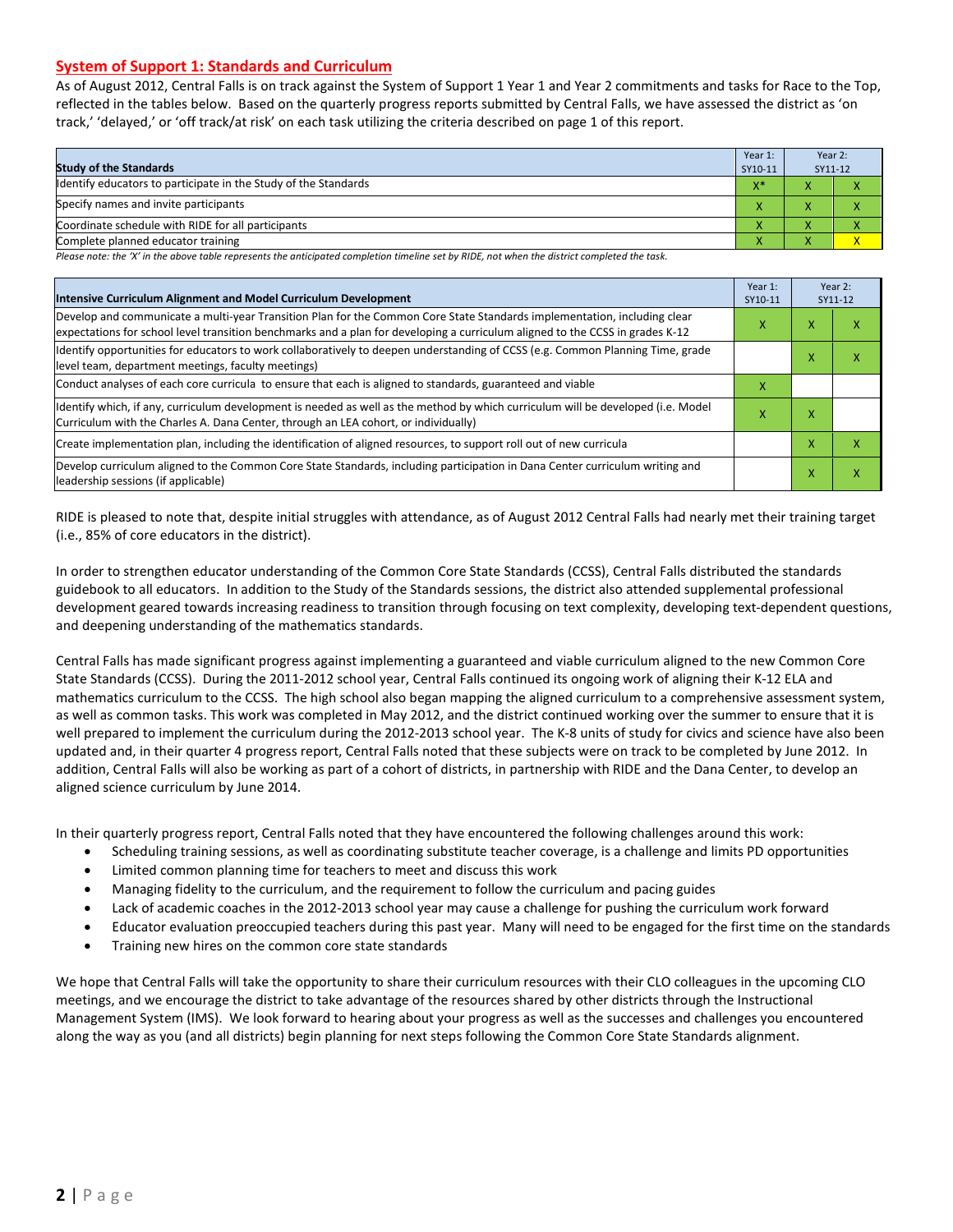#### **System of Support 2: Instructional Improvement Systems**

As of August 2012, Central Falls is on-track against the System of Supports 2 Year 1 and 2 commitments and tasks for Race to the Top.

Thus far, Central Falls has reported that they intend to partially implement the Formative Assessment online professional development modules in fall 2012 and attended a facilitator orientation for the professional development modules. Central Falls has also indicated that the district will fully implement the fixed-form Interim Assessments and has registered for training on the administration and scoring of those assessments.

RIDE appreciated that Central Falls school district participated in the 'Data Use' focus groups held in March 2012. The insight shared during those meetings helped shape the content and structure of that professional development offering. We are pleased to note that Central Falls has confirmed that all schools *except* Central Falls High School plan to engage school data leadership teams in 'Data Use' professional development which started in August 2012 and will run through the remaining school year.

We have noted that Central Falls registered/attended training on the Instructional Management System (IMS) Pinnacle platform. RIDE would like to remind the district that several crucial steps must be taken before the district can implement any of the RTT data systems (including the IMS and Educator Performance and Support System (EPSS)); for example, some functionality in the IMS is dependent upon the timely submission of Teacher-Course-Student data. For questions or concerns, contact [helpdesk@RIDE.ri.gov](mailto:helpdesk@RIDE.ri.gov)

In the upcoming CLO sessions, we look forward to hearing about the successes and challenges that Central Falls has encountered while implementing these systems, as well as the district's progress around building teacher engagement with the various IMS tools and resources. Additionally, for those participating in the Data-Use professional development, we would be interested in hearing some of the strategies that Central Falls has learned regarding deepening collaboration around data and using data to change instructional outcomes.

| <b>Formative Assessment Online Professional Development Modules</b>                                                                                                                                      | Year 1:<br>SY10-11 | Year 2:<br>SY11-12 |
|----------------------------------------------------------------------------------------------------------------------------------------------------------------------------------------------------------|--------------------|--------------------|
| Create multiyear plan for implementation of formative assessment PD modules, including the process and timelines by which all<br>educators will participate in the formative assessment training modules |                    | x                  |
| ldentify facilitators who will support the implementation of formative assessment practices in daily instruction                                                                                         |                    |                    |

| <b>Interim Assessments</b>                                                                                                                                                              | Year 1:<br>SY10-11 | Year 2:<br>SY11-12 |
|-----------------------------------------------------------------------------------------------------------------------------------------------------------------------------------------|--------------------|--------------------|
| Identify method by which all educators will have access to interim assessments                                                                                                          |                    |                    |
| Develop timeline for training of all educators in the use of interim assessments utilizing train-the-trainer model                                                                      |                    |                    |
| Develop protocols or expectations regarding the use of interim assessment to inform instruction including timelines for<br>administration and process for scoring and reporting results |                    |                    |

| 'Data Use' Professional Development                                                                                                                                                                                                                                                     |  |  | Year 2:<br>SY11-12 |
|-----------------------------------------------------------------------------------------------------------------------------------------------------------------------------------------------------------------------------------------------------------------------------------------|--|--|--------------------|
| Complete a needs assessment survey indicating the use of and collaboration around data within schools and across the LEA                                                                                                                                                                |  |  |                    |
| Based on RIDE implementation plan, determine the timing (i.e. Year 1, Year 2, or staggered across Year 1 and Year 2) of LEA<br>participation in 'Data Use' Professional Development and provide RIDE with the schools that will participate in Year 1 and/or Year 2<br>training cohorts |  |  | x                  |
| In coordination with RIDE, select 'Data Use' training dates for each cohort of schools, as applicable                                                                                                                                                                                   |  |  | Year 1             |
| ldentify and provide RIDE with the leadership team members from each school who will participate in the Year 1 and/or Year 2<br>training cohorts, as applicable                                                                                                                         |  |  | Year 1             |

*\* Please note that, for this project, 'year 1' refers to cohort 1 taking place during the 2012-2013 school year, and 'year 2' refers to cohort 2 taking place during the 2013-2014 school year.*

| <b>Instructional Management System (IMS)</b>                                                                                                                                                                                           |                                        |   | Year 2:<br>SY11-12 |
|----------------------------------------------------------------------------------------------------------------------------------------------------------------------------------------------------------------------------------------|----------------------------------------|---|--------------------|
| Designate an LEA data steward to support decision making around data collections and systems implementation and to provide input<br>and feedback on data initiatives through designated representatives                                | Identify<br><b>LEA Data</b><br>Steward | x |                    |
| Maintain data quality standards of local student information systems and upload local assessment data and program information as<br>required by RIDE in a timely manner                                                                |                                        | x |                    |
| Review the RIDE IMS Training Plan and develop a multiyear training and implementation plan to provide all educators with access<br>and training on the system                                                                          |                                        |   |                    |
| Based on IMS Training Plan guidance, register and attend training for Administrative Users (i.e. users who will maintain and configure<br>both the Primary IMS and RtI Module) and LEA Trainers (i.e. staff to be trained as trainers) |                                        |   | X                  |
| Following RIDE training, LEA Administrative Users and LEA Trainers configure the IMS for educator use and to provide end users with<br>access and training needed to utilize the IMS for daily activities                              |                                        |   |                    |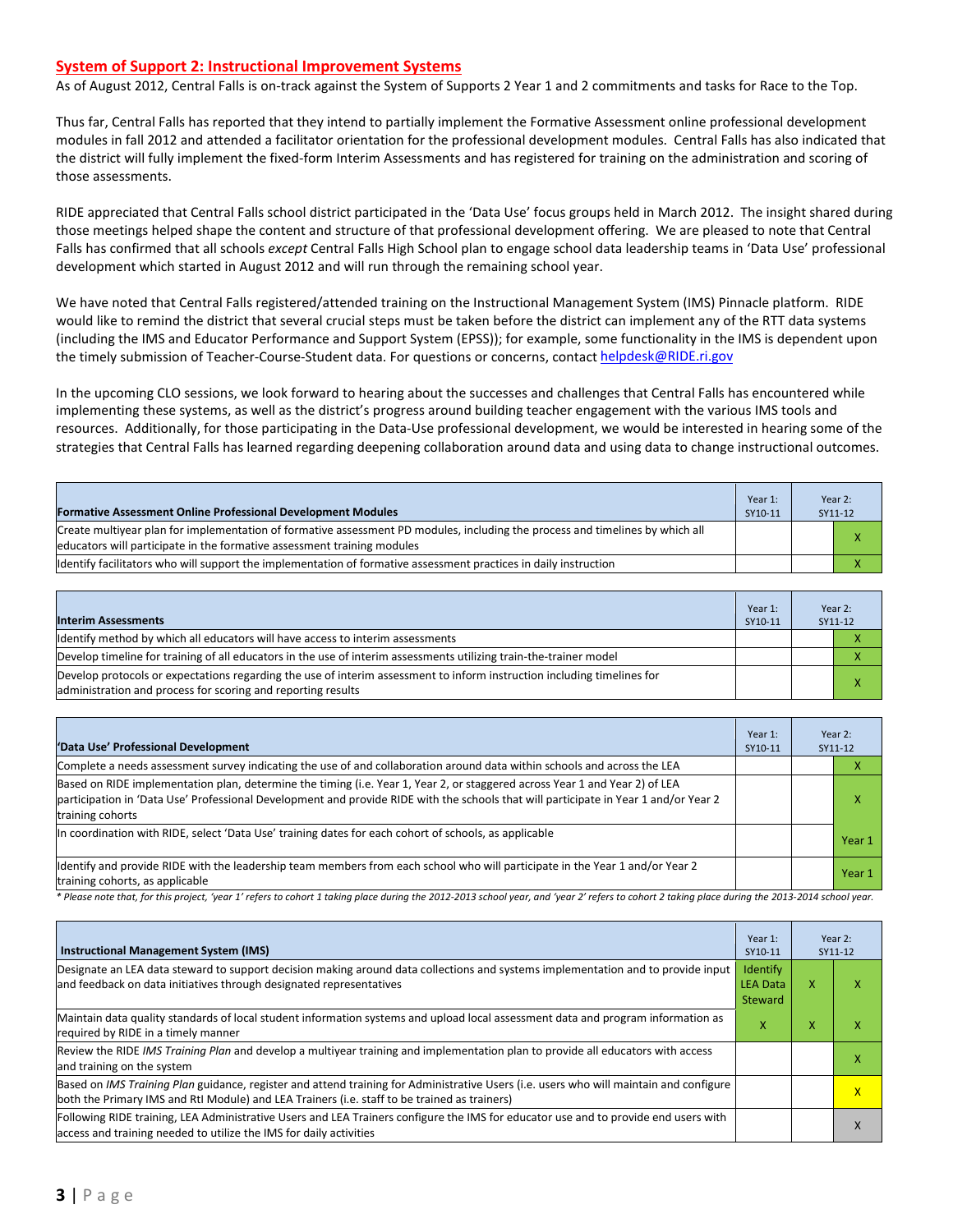# **System of Support 3: Educator Effectiveness**

As of August 2012, Central Falls is on-track against the System of Support 3 Year 1 and 2 commitments and tasks for Race to the Top.

| <b>Educator Evaluation</b>                                                                                                                                                                            | Year 1:<br>SY10-11 |   | Year 2:<br>SY11-12 |
|-------------------------------------------------------------------------------------------------------------------------------------------------------------------------------------------------------|--------------------|---|--------------------|
| Participate in educator evaluation model design, development and refinement feedback opportunities.                                                                                                   | x                  | x | x                  |
| Identify District Evaluation Committee members, responsible for monitoring the implementation of the system and providing<br>recommendations to LEA leadership teams.                                 | x                  | X | X                  |
| Participate in field testing to support RI Model development                                                                                                                                          | X                  |   |                    |
| Identify individuals who will serve as primary and, if applicable, secondary/complementary evaluators                                                                                                 | X                  |   | x                  |
| Send all required evaluators to RIDE-provided evaluator training on model; Send evaluators and system administrators to training on<br>the Educator Performance Support System (EPSS) data system     | X                  | X | X                  |
| Examine LEA Policies and Contracts for Challenges; where applicable, consider memorandums of understanding or contract renewal<br>language which will support district implementation of evaluations. | X                  | X | X                  |
| Create a plan for the appropriate use of funds to support implementation of educator evaluation system.                                                                                               | x                  |   | x                  |
| Complete required RI Model components of educators and building administrator evaluations.                                                                                                            |                    | X | x                  |
| Submit evaluation data and documentation (e.g. component and summative level ratings, verified rosters); provide other requested<br>linformation to support RIDE research and system improvement.     |                    |   | X                  |

Based on its quarterly progress reports, Central Falls has implemented all components of the RIDE-approved Innovation Model for evaluating teachers and the Rhode Island Model for evaluating building administrators. The district has submitted the final summative evaluation ratings for teachers and building administrators to RIDE. The district also created a District Evaluation Committee (composed of teachers, support personnel, principals, central office staff, and union reps) and submitted this information to RIDE.

At the start of the school year, Central Falls set district-wide Student Learning Objectives and Professional Practice Goals that corresponded to the district's goals and objectives. To support the educator evaluation implementation process, the district hired a part time coordinator to support administrator capacity. The superintendent also met with each principal to review and approve the Student Learning Objectives (SLOs) that were set across the district. Additionally, administrators set up a master schedule so that pre-conferences and observations, as well as final evaluation conferences, could be coordinated. The District Evaluation Committee also created a plan for peer evaluations, which further supported teachers in this process. Finally, in Fall 2011, Central Falls administrators also attended online professional development from the *Institute for Learning: Accountable Talk*.

During the 2011-2012 school year, Central Falls attended all I3 teacher evaluation training as well as the RIDE Student Learning Objective (SLO) and building administrator evaluation training. Currently, participants from the district are registered for applicable summer evaluation training. We want to remind the district that all personnel responsible for evaluating building administrators must attend Academy training during summer 2012, as well as two half-days of additional professional development taking place over the 2012-2013 school year and online observation practice. Personnel responsible for evaluating both teachers and building administrators (e.g., a principal who evaluates teachers and an assistant principal) are required to attend only the *Academy for Personnel Evaluating Teachers*.

In their quarterly progress reports, Central Falls noted that they have encountered the following challenges around this work:

- Administrators 'burn out' as they try to maintain the workload and pace required for the evaluation process
- Some administrators were not able to be certified by the AFT prior to the start of the school year, which limited their ability to conduct evaluations in their building
- Final summary sessions and informal observations with teachers conflicted with end of the year activities and planning.

RIDE has appreciated Central Falls' collaboration and thoughtful partnership around the development and refinement of educator evaluation processes. Through their participation in advisory committees, RIDE has received valuable feedback on model refinement and the cyclical evaluation process. We hope that this additional level of participation has been as beneficial to the district as it has been to RIDE. In the upcoming school year, we hope that Central Falls continues to share the strategies and resources it is using to support the evaluation process.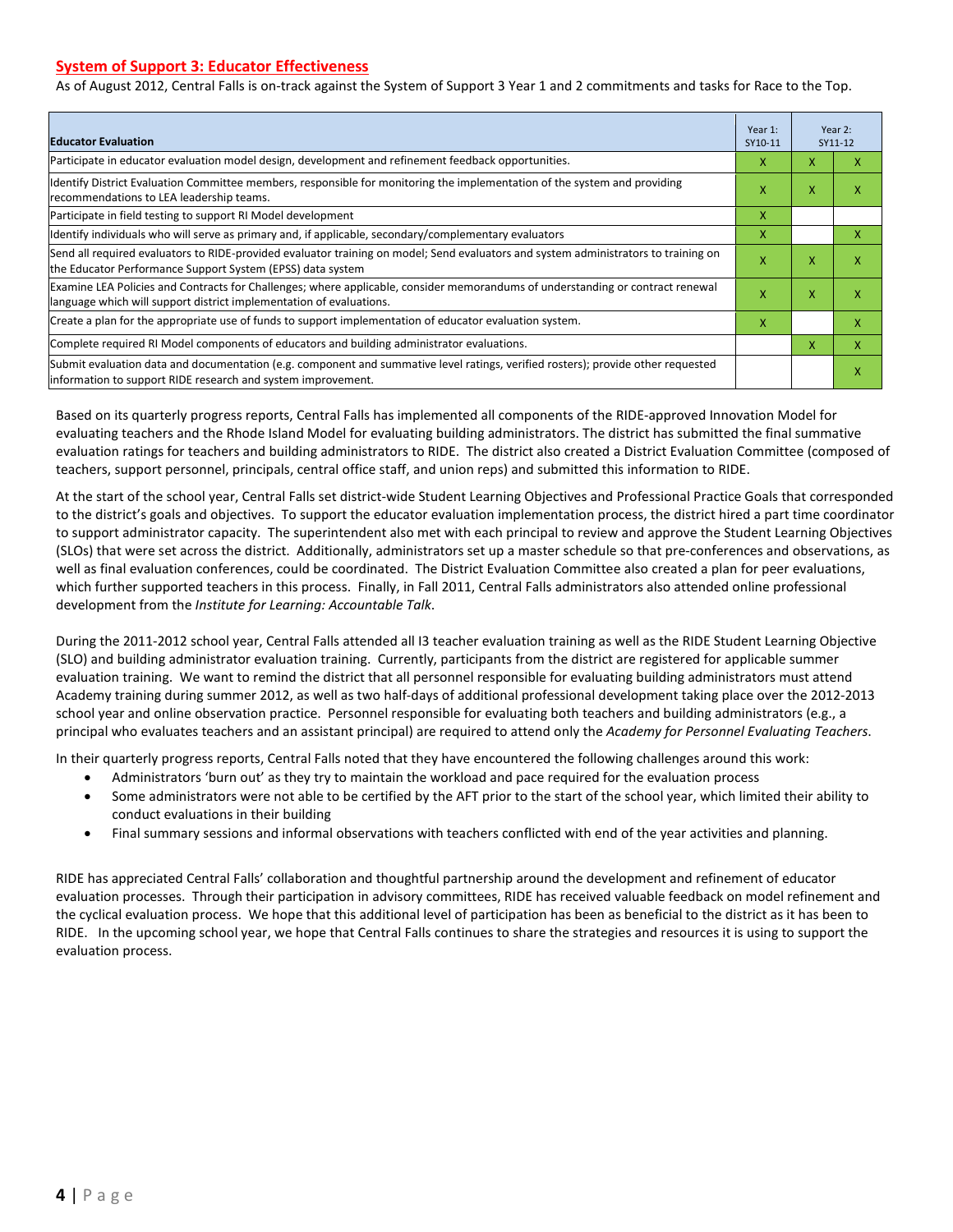# **System of Support 4: Human Capital Development**

As of August 2012, Central Falls is on-track against the System of Support 4 Year 1 and 2 commitments and tasks for Race to the Top.

| <b>Recruitment (SchoolSpring)</b>                                                            |   |  | Year 2:<br>SY11-12 |
|----------------------------------------------------------------------------------------------|---|--|--------------------|
| Provide RIDE with feedback on the desired functionality of a state-wide recruitment platform | X |  |                    |
| Attend orientation sessions with selected vendor and train relevant personnel as needed      |   |  |                    |
| (Post open positions using the state-wide Recruitment Platform (SchoolSpring)                |   |  |                    |

| <b>Beginning Teacher Induction</b>                                                                                                                                            | Year 1:<br>SY10-11 |           | Year 2:<br>SY11-12 |
|-------------------------------------------------------------------------------------------------------------------------------------------------------------------------------|--------------------|-----------|--------------------|
| Provide RIDE with feedback around the proposed design of the Induction Coach program                                                                                          |                    |           |                    |
| If applicable, recommend potential Induction Coaches to RIDE                                                                                                                  |                    |           |                    |
| Review and revise hiring policies, timelines and processes in order to support appropriate and timely projections for anticipated hires<br>requiring induction coach services | X                  |           |                    |
| Provide RIDE with list of beginning teachers who will receive Induction Coach support in a timely manner in order to ensure that all<br>beginning teachers have coaching      |                    |           |                    |
| Participate in RIDE-provided information opportunities in order to learn about induction coach program                                                                        |                    | $\lambda$ |                    |

In preparation for the 2012-2013 school year, Central Falls continued to utilize the SchoolSpring recruitment platform to recruit additional staff. The district noted in its quarterly progress report that SchoolSpring was a valuable tool in their hiring process. Additionally, the district has utilized the RI teaching fellows as an alternative source for certified educators.

During the 2011-2012 school year, Central Falls had ten beginning teachers who were supported by RIDE induction coaches. Those teachers will be supported for a second year under the RIDE induction model, in addition to any new teachers brought on for the 2012- 2013 school year.

In their quarterly progress reports, Central Falls noted that they have encountered the following challenges around this work:

- Maintaining and supporting staff, especially at the high school,
- Repeating professional development when onboarding new staff

In the upcoming CLO sessions, RIDE looks forward to engaging in a deeper conversation around the revisions that Central Falls and other LEAs have made to their hiring policies, timelines and processes in order to support broader human capital initiatives including recruitment of highly qualified and diverse candidates and providing data-driven induction support to beginning teachers.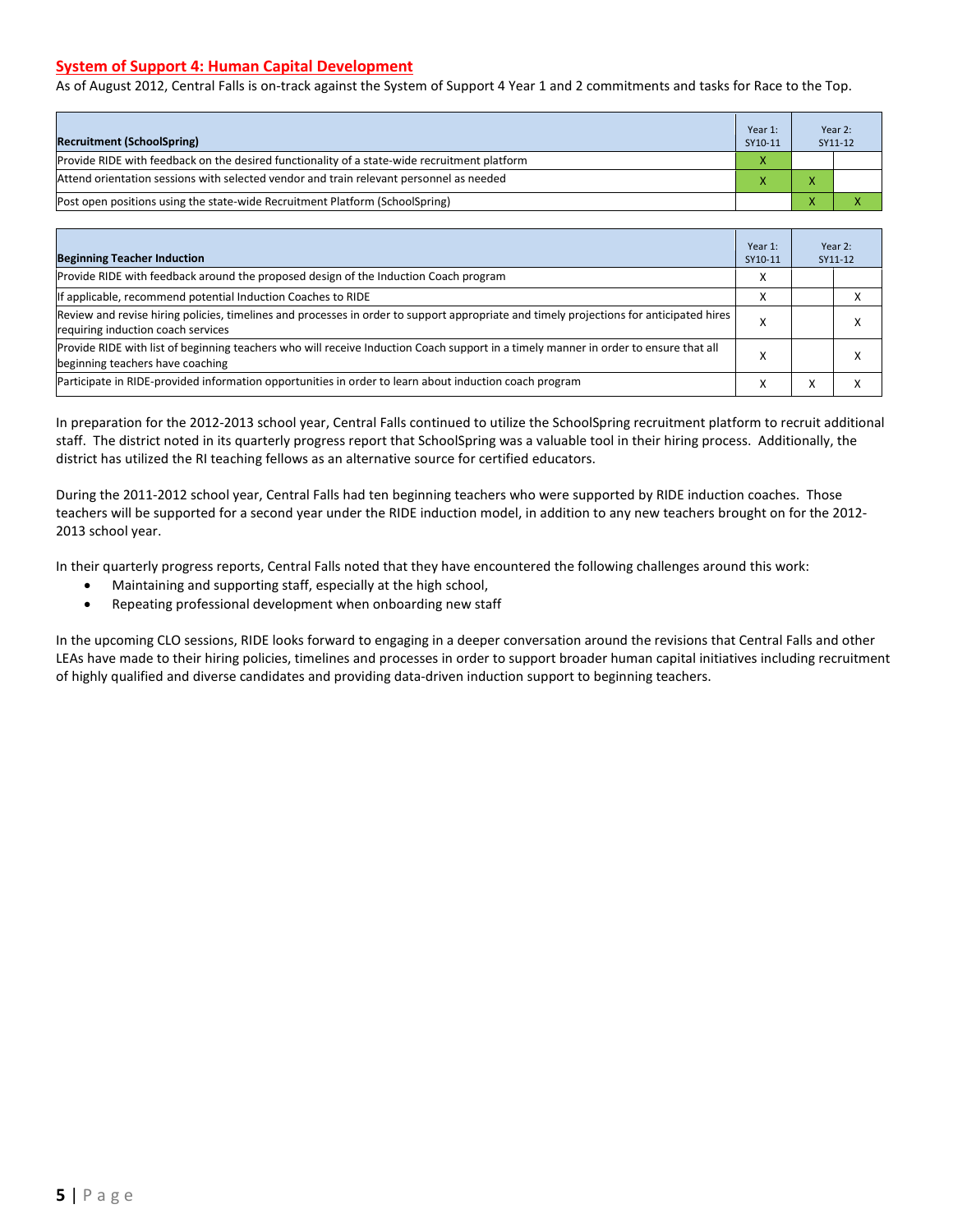# **System of Support 5: School Transformation and Innovation**

As of August 2012, Central Falls is on-track against the System of Support 5 Year 1 and 2 commitments and tasks for Race to the Top. As the implementation of the Central Falls High School transformation work continues, we look forward to engaging with Central Falls on successes and challenges during the tactical meetings and hope that the continuation of those meetings will help address and resolve any major issues that could affect Central Falls's implementation of Race to the Top.

| <b>School Achievement Specialists</b>                                                                                   |  |  | Year 2:<br>SY11-12 |  |
|-------------------------------------------------------------------------------------------------------------------------|--|--|--------------------|--|
| Procure School Achievement Specialist services for Cohort I                                                             |  |  |                    |  |
| Work with RIDE to establish progress monitoring plan for School Achievement Specialist vendor                           |  |  |                    |  |
| Monitor the effectiveness of School Achievement Specialists in supporting identified schools in collaboration with RIDE |  |  |                    |  |

| Spring 2012 and Summer Leadership Institute                                                                                                             | Year 1:<br>SY10-11 | Year 2:<br>SY11-12 |  |
|---------------------------------------------------------------------------------------------------------------------------------------------------------|--------------------|--------------------|--|
| Provide feedback on the design and delivery of spring 2012 and summer institutes                                                                        |                    |                    |  |
| Identify a core team to attend spring 2012 and summer institute                                                                                         |                    |                    |  |
| Attend spring 2012 and summer institute                                                                                                                 |                    |                    |  |
| Identify the need for up to 5 days of additional job-embedded follow-up to spring 2012/summer institute and coordinate delivery<br>with the RIDE vendor |                    |                    |  |

| <b>Teacher Evaluation Support</b>                                                                         | Year 1:<br>SY10-11 | Year 2:<br>SY11-12 |
|-----------------------------------------------------------------------------------------------------------|--------------------|--------------------|
| Design and submit a program and budgetary plan for implementing Teacher Evaluation Support in PLA schools |                    |                    |
| Hire/procure Teacher Evaluation Support services                                                          |                    |                    |

Since its Cohort I identification, the Central Falls school district has developed a School Reform Plan (SRP) and implemented all or portions of the RIDE-approved plans in Central Falls High School. The district used pre-existing supports to provide School Achievement Specialist (SAS) services and to support instructional leadership and institutionalization of reform efforts in Central Falls High School. The district has been monitoring the impact of those support specialists throughout the 2011-2012 school year.

The principal and other key leaders from Central Falls attended the turnaround leader intensive training, which took place during spring and summer 2012 as part of the Academy of Transformative Leadership. The team, in partnership with RIDE and the New York City Leadership Academy, determined the focus for the five additional professional development days offered through the Academy of Transformative Leadership.

We look forward to partnering with Central Falls around the procurement of Teacher Evaluation Support, which will support the robust evaluation implementation and support of developing teachers within the identified schools.